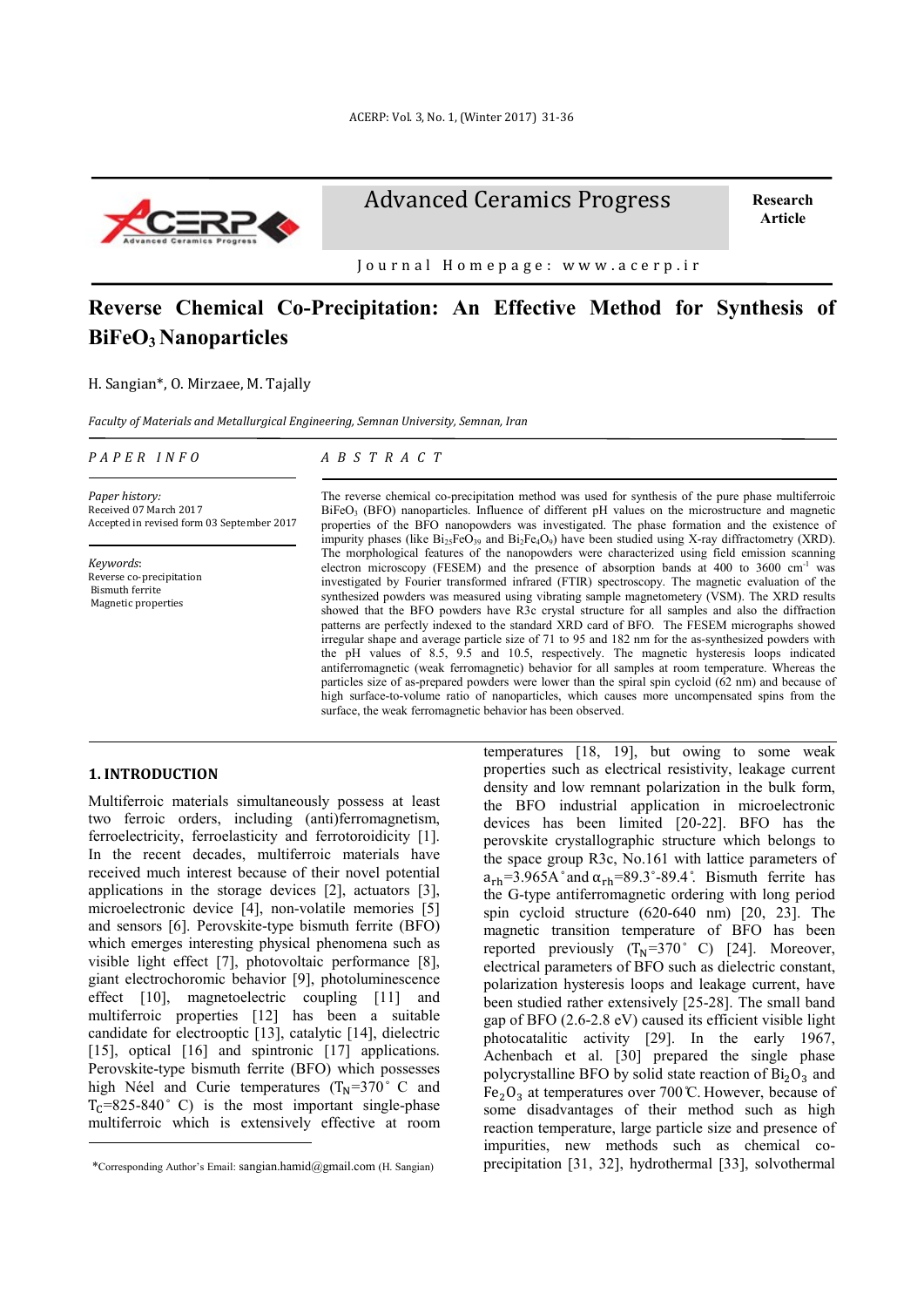[34], sonochemical [35], microemulsion [36], polyacrylamid gel [37], ferrioxalate [38], simple sol-gel [39], combustion synthesis [40], molten salt [41], tartaric acid assisted gel strategy [42], polymeric precursor [43], and mechanochemical procedure [44] are nowadays used for synthesis of BFO nanopowders. Among them, the co-precipitation process involves separation of a solid containing various ions from a solution phase. In this wet chemical process, the acidic cations solution (nitrates or chlorides) and basic precipitant (usually NH4OH, NaOH and KOH) react together and the amorphous hydroxide precipitates are separated from the solution. The chemical coprecipitation process is divided to four classifications of normal (traditional), reverse (inverse), homogeneous (modified) and fast co-precipitations. The main difference of these processes is the trend of pH changing. In the normal co-precipitation, the precipitating agent is added to the cations solution that causes the pH value rises from acidic region to basic region while in the reverse co-precipitation this addition is inversed thereby the pH value always lies in the basic region. So far, all of the reports have focused on the homogeneous co-precipitation in which the process is very sensitive to pH control [45] which is technologically expensive.

The aim of this paper is to synthesize BFO nanoparticles via reverse chemical co-precipitation method in which there is no need to control the pH and so it is considerably cheaper and easier than homogeneous methods. Reverse co-precipitation has been used effectively for synthesis of some electroceramic nanoparticles [46, 47], but to best of our knowledge there is no report on the field of BFO.

# **2. MATERIALS AND METHODS**

The BFO nanoparticles were synthesized by the reverse chemical co-precipitation process. Fig. 1, shows the preparation flowchart which was considered for synthesizing BFO. In this method, bismuth subnitrate  $Bi_5H_9N_4O_{22}$  (Merck kGaA 98.9%) and iron nitrate nonahydrate Fe $(NO<sub>3</sub>)<sub>3</sub>$ . 9H<sub>2</sub>O (Merck KGaA 98.9%), (at a molar ratio of 1:1) were dissolved in 2M nitric acid  $(HNO<sub>3</sub>$ , scharlau 99.9%) at room temperature. Cation solutions were mixed and stirred severely for 30 minutes to obtain a homogenous transparent mixture. 2M Sodium hydroxide (NaOH) was used as the precipitating agent. In the reverse co-precipitation process, cations solution and precipitating agent were vented into the separator funnel and beaker, respectively. Then cations solution was added dropwise into the precipitating agent under vigorous stirring condition until the pH values of 8.5, 9.5 and 10.5 were reached. The chemical co-precipitation process took about 10 minutes and the suspension was continually washed until the pH of 7 was obtained and the produced

powder was dried in an oven at  $80^{\circ}$  for 24h. Finally the dried chunks were crushed in a mortar to obtain the amorphous powders. For crystallization and phase formation, the powders were calcined at  $550^{\circ}$  for 1h to obtain pure phase bismuth ferrite.

**2.1. Characterization** The calcination temperature was chosen by using thermogravimetric differential thermal analysis (TG-DTA) with heating rate of  $5^{\degree}C/_{\text{min}}$ . In order to identify purity of calcined parent phases and their presence in composite specimens, an X-ray diffractometer (BRUKER X-Ray) using the Cu-K $\alpha$  radiation and scan rate of 0.05  $\gamma_{\text{min}}$  in the scattering angular range  $(2\theta)$  of 10-90 $\degree$  was utilized. Fourier transformed infrared (FT-IR) spectrum was recorded using a spectrometer (FT-IR SHIMADZU). The morphology and size distribution of the BFO powders were obtained by using the field emission scanning electron microscope (MIRA3- TSCAN). The magnetic hysteresis loops with external magnetic field of  $\pm 1.0$  T were measured at room temperature using a vibration sample magnetometer (VSM AGFM).



**Figure 1.** Preparation flowchart of the reverse co-precipitation procedure for synthesis of the BFO.

## **3. RESULT AND DISCUSSION**

**3.1. Thermal behavior** The TG-DTA curves of the un-calcined powders synthesized by the reverse co-precipitation method with the pH value of 9.5 are shown in Fig. 2. The peak located at  $263.2 \text{ °C}$  in the DTA curve is related to the decomposition of hydrates, nitrates and retained water on the surface of nanoparticles, which is accompanied by a large weight loss in this stage. The peak presented at 470.8˚C, corresponds to crystallization of BFO powders, which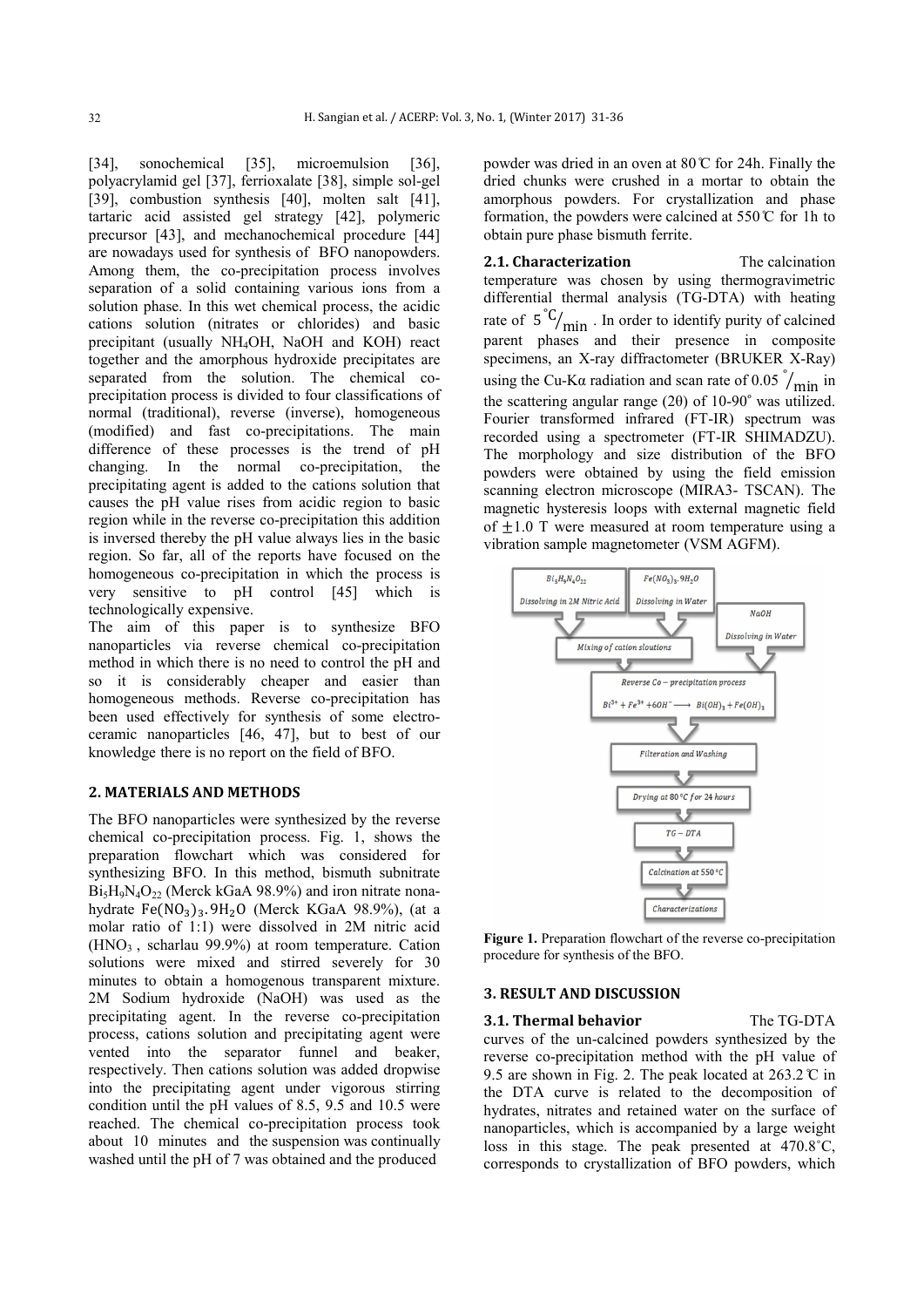was used for selecting the appropriate calcination temperature of 550˚C in this study. Formation of the BFO is based on the following chemical reaction [45]. After decomposition of the compounds and formation of the crystalized phase, the TG curve shows the total weight loss of approximately 16% equal to the calculated weight loss for the total calcination reaction, which is related to releasing  $H<sub>2</sub>O$  during the crystallization reaction.

$$
Bi(OH)3 + Fe(OH)3 \rightarrow BifeO3 + 3H2O \uparrow
$$
 (1)

Usually, a ferroelectric to paraelectric phase transition can be seen in the BFO by the low intensity peak in the DTA without any weight loss in the TG curves [48]. This situation in the TG-DTA curve is presented at 818.7˚C [49].



**Figure 2.** TG-DTA curves of the precursor sample synthesized with pH value of 9.5.

**3.2. XRD analysis** The phase formation of the BFO samples which were calcined at 550 ℃ was characterized using X-ray diffraction (XRD). Fig. 3. demonstrates the XRD patterns of reversely coprecipitated samples with pH values of 8.5, 9.5 and 10.5. Whereas the distribution of Bi and Fe ions was homogeneous in the reverse co-precipitation, and all samples show pure phase BFO.



**Figure 3.** XRD patterns of the calcined BFO samples with different pH values.

However, diffraction patterns of calcined samples match perfectly with the standard card of JCPDS No. 00-014- 0181, confirming that they contain pure  $BiFeO<sub>3</sub>$  without any unwanted secondary phase. Bravias lattice was primitive cubic (a=3.95Å, space group R3c No.161). The maximum crystallite size (54 nm) was calculated for  $pH = 10.5$ .

**3.3. FT-IR spectroscopy** The FT-IR spectra of the precursor and crystalline BFO powders derived from the reverse co-precipitation are shown in Fig. 4. Which were calcined at  $550^{\circ}$ . The spectra are in good agreement with the TG-DTA curve. After calcinations, some of the bands are eliminated or moved up, which can be related to compounds evaporation or their contribution in the reaction [50]. The peaks at 3417  $cm^{-1}$  and 1625  $cm^{-1}$  are attributed to the stretching and bending of the  $H<sub>2</sub>O$  molecules, respectively [51]. In the precursor sample, the strong peaks near 1384 cm<sup>-1</sup> and  $846$  cm<sup>-1</sup> can be related to the variation of NO<sub>3</sub> [52, 53]. The ferrite characteristic bands in the range of 400-600 cm-1 are associated with metallic ions. The band with a higher wave number (around  $575 \text{ cm}^{-1}$ ) is connected with the intrinsic characteristic stretching vibration of metal at tetrahedral sites and the other one with lower intensity and wavenumber (around  $408 \text{ cm}^{-1}$ ) is related to the intrinsic characteristic stretching vibration of metal at octahedral sites [54]. These peaks are characteristic for BFO with perovskite structure.



**Figure 4.** FT-IR spectrum of the BFO powders precursor and calcined samples.

# **3.4. Microstructural observation**

The morphological features of powder samples, particle size and distribution were observed using a field emission scanning electron microscopy (FESEM), equipped with energy dispersive X-ray spectrometer (EDX). Fig. 5 depicts the FESEM micrographs of the precursor powder with ultrafine grains (less than 10 nm) prepared by the reverse chemical co-precipitation. The agglomeration of the particles is clearly seen. The reason for agglomeration is fast (uncontrolled) precipitation reaction and also the tendency to minimize the surface free energy of nanoparticles and the strong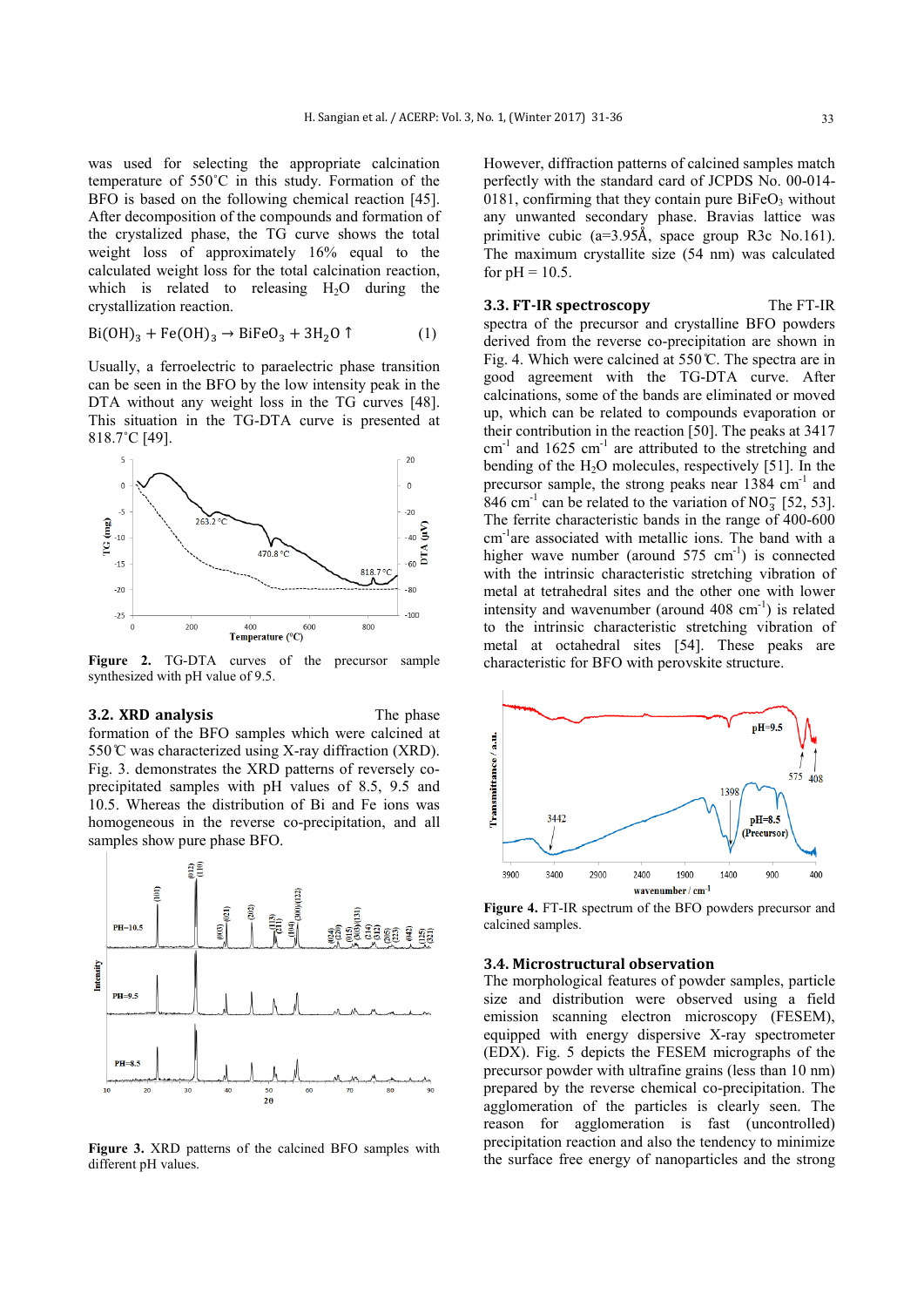attractive interaction between BFO nanoparticles. The EDX analysis of the reversely synthesized sample with the pH value of 9.5 is illustrated in Fig. 6. This pattern confirms that the elements in the samples are limited to Bi, O and Fe. The atomic percent of Bi, Fe and O are listed in the inset table in Fig. 6. The Bi⁄Fe ratio is 1.053, which is very close to the stoichiometric ratio for pure phase of BFO. Fig. 7 shows the FESEM micrographs of BFO samples of the reversely coprecipitated powders with different pH values calcined at 550  $\degree$  C for 1h. Agglomerated morphology in Fig. 7 and granular shape of particles in all samples can clearly be seen. The micrographs showed the average particle sizes of 71 to 95 and 182 nm for the as-synthesized powders with the pH values of 8.5, 9.5 and 10.5, respectively. To Considering the Fig. 7, the average size of particles increases with increasing the pH value. Concentration of  $OH^-$  ions increases with increasing the pH value in the solution and results in accelerated precipitation reaction that causes the larger agglomerated precipitates and particle size. Therefore, final particle size increases with increasing the pH value as shown in the micrographs.



**Figure 5.** FESEM micrographs of synthesized precursor with the pH value of 9.5.



**Figure 6.** EDX analysis of the reversely synthesized sample with the pH value of 9.5.



**Figure 7.** FESEM micrographs of the calcined BFO samples synthesized by the reverse co-precipitation method with the pH= 8.5, 9.5 and 10.5.

**3.5. Magnetization** The magnetic hysteresis loops of the calcined BFO nanoparticles synthesized by the reverse co-precipitation with an applied magnetic field in the range of  $\pm$  1.0 T at room temperature was also measured in this paper. As shown in Fig. 8, the magnetic hysteresis loops showed antiferromagnetic behavior and the magnetization is increased with decrement of the pH value. The important factor for the appearance of magnetization in antiferromagnetic materials is the particles size effect and specific surface area of particles[55]. Due to higher surface-to-volume ratio in produced nanoparticles, the uncompensated surface spins do not depend magnetically on spin arrangement. Also, the emersion of magnetization in nano-sized BFO can be explained as follows:

The uncompensated spins from the surface can improve the magnetization of BFO nanoparticle [56]. In the achieved BFO powders, the particle size decreases as the pH value decreases. Thus, the large fraction of uncompensated spins from the surface causes enhancement of magnetic properties due to high surface-to-volume ratio in the nanoparticles [57].



**Figure 8.** The magnetization curves of the as-prepared powders with different pH values.

# **4. CONCLUSIONS**

The BFO nanoparticles were successfully synthesized via the reverse chemical co-precipitation method. The TG-DTA analysis revealed that the crystallization of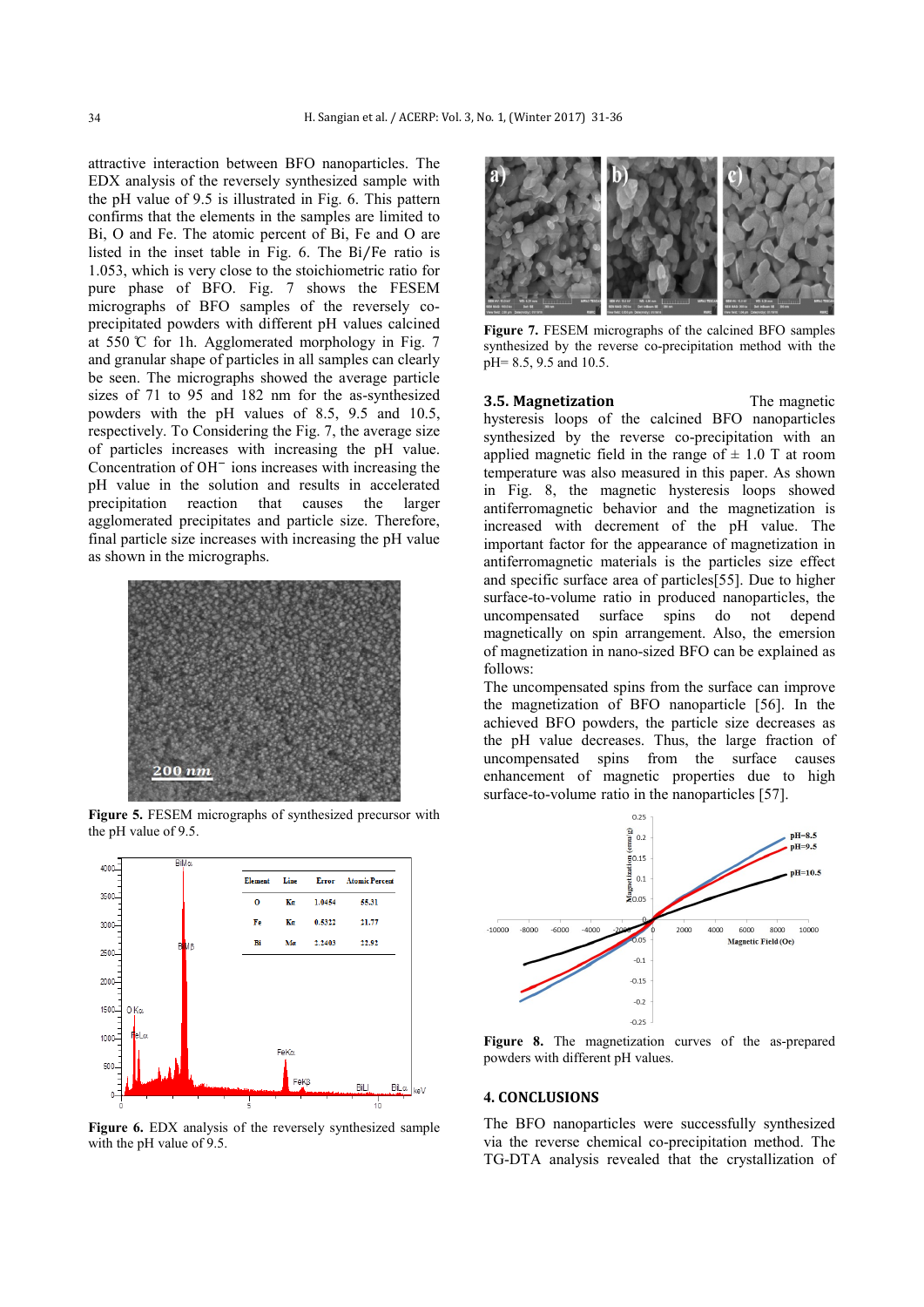BFO powders occurs at 470.8 ˚C, and the peak at 818.7 ˚C in the heating cycle obtains the Curie point. The XRD patterns indicate the formation of pure phase in this method. The electron microscopy of the samples showed that the particle size increases as the pH value increases. The magnetic hysteresis loops confirmed an antiferromagnetic (weak ferromagnetic) behavior of the BFO nanoparticles synthesized by reverse coprecipitation at room temperature. The average diameters of the achieved BFO powders are smaller than the spiral spin structure period. Besides, as the pH value decreases, the particle size decreases that is responsible for the large fraction of uncompensated spins from the surface, which causes improvement of magnetization due to the high surface-to-volume ratio of the nanoparticles.

# **5. ACKNOWLEDGMENTS**

The authors would like to thank laboratory department of materials and metallurgical engineering, Semnan University.

#### **REFERENCES**

- 1. Eerenstein, W., Mathur, N. and Scott, J.F., "Multiferroic and magnetoelectric materials", *Nature,* Vol. 442, (2006), 759-765.
- 2. Scott, J., "Data storage: Multiferroic memories", *Nature Materials,* Vol. 6, (2007), 256-257.
- 3. Shami, M.Y., Awan, M. and Anis-ur-Rehman, M., "Effect of pH Variation on Structural and Dielectric Properties of Coprecipitated Nanostructured Multiferroic BiFeO3", *Journal of Superconductivity and Novel Magnetism,* Vol. 26, (2013), 1071-1074.
- 4. Markiewicz, E., Szot, K., Hilczer, B. and Pietraszko, A.A., "BiFeO<sub>3</sub> single crystal as resistive switching element for application in microelectronic devices", *Phase Transitions,* Vol. 86, (2013), 284-289.
- 5. Guo, R., You, L., Zhou, Y., Lim, Z.S., Zou, X., Chen, L., Ramesh, R. and Wang, J., "Non-volatile memory based on the ferroelectric photovoltaic effect", *Nature Communications,* Vol. 4, (2013).
- 6. Das, S., Rana, S., Mursalin, S.M., Rana, P. and Sen, A., "Sonochemically prepared nanosized BiFeO 3 as novel SO 2 sensor", *Sensors and Actuators B: Chemical,* Vol. 218, (2015), 122-127.
- 7. Gao, T. , Chen, Z., Zhu, Y., Niu, F., Huang, Q., Qin, L., Sun, X. and Huang, Y., "Synthesis of BiFeo3 nanoparticles for the visible-light induced photocatalytic property", *Materials Research Bulletin,* Vol. 59, (2014), 6-12.
- 8. Hung, C.-M., Tu, C.-S., Yen, W., Jou, L., Jiang, M.-D. and Schmidt, V., "Photovoltaic phenomena in BiFeO3 multiferroic ceramics", *Journal of Applied Physics,* Vol. 111, (2012), 07D912.
- 9. Sando, D., Yang, Y., Bousquet, E., Carrétéro, C., Garcia, V., Fusil, S. , Dolfi, D., Barthélémy, A., Ghosez, P. and Bellaiche, L., "Large elasto-optic effect and reversible electrochromism in multiferroic BiFeO3", *Nature Communications,* Vol. 7, (2016).
- 10. Prashanthi, K., Thakur, G., Thundat, T., "Surface enhanced strong visible photoluminescence from one-dimensional multiferroic BiFeO<sub>3</sub> nanostructures", Surface Science, Vol. 606, (2012), 83-86.
- 11. Ederer, C. and Spaldin, N.A., "Weak ferromagnetism and magnetoelectric coupling in bismuth ferrite", *Physical Review B,* Vol. 71, (2005), 060401.
- 12. Kim, A., Han, S.-H., Kim, J.-S. and Cheon, C.-I. , "Multiferroic Property and Crystal Structural Transition of BiFeO 3-SrTiO 3 Ceramics", *Journal of the Korean Ceramic Society,* Vol. 48, (2011), 307-311.
- 13. Sando, D., Hermet, P., Allibe, J., Bourderionnet, J., Fusil, S., Carrétéro, C., Jacquet, E., Mage, J.-C., Dolfi, D. and Barthélémy, A., "Linear electro-optic effect in multiferroic BiFeO 3 thin films", *Physical Review B,* Vol. 89, (2014), 195106.
- 14. Zou, J., Gong, W., Ma, J., Li, L. and Jiang, J., "Efficient Catalytic Activity BiFeO3 Nanoparticles Prepared by Novel Microwave-Assisted Synthesis", *Journal of Nanoscience and Nanotechnology,* Vol. 15, (2015), 1304-1311.
- 15. Liu, Z., Liang, S., Li, S., Zhu, Y., Zhu, X., "Synthesis, microstructural characterization, and dielectric properties of BiFeO3 microcrystals derived from molten salt method", *Ceramics International,* Vol. 41, (2015), 19-25.
- 16. Shima, H., Naganuma, H., Iijima, T., Nakajima, T. and Okamura, S., "The Optical Property of Multiferroic BiFeO3 Films", *Integrated Ferroelectrics,* Vol. 106, (2009), 11-16.
- 17. Marrows, C., Chapon, L. and Langridge, S., "Spintronics and functional materials", *Materials Today,* Vol. 12, (2009), 70-77.
- 18. Bhide, V.G. and Multani, M.S., "Mössbauer effect in ferroelectric-antiferromagnetic BiFeO3", *Solid State Communications,* Vol. 3, (1965), 271-274.
- 19. Michel, C., Moreau, J.-M., Achenbach, G.D., Gerson, R. and James, W.J., "The atomic structure of BiFeO3", *Solid State Communications,* Vol. 7, (1969), 701-704.
- 20. Park, T.-J., Papaefthymiou, G.C., Viescas, A.J., Moodenbaugh, A.R. and Wong, S.S., "Size-dependent magnetic properties of single-crystalline multiferroic BiFeO<sub>3</sub> nanoparticles", *Nano letters,* Vol. 7, (2007), 766-772.
- 21. Yang, H., Wang, Y.Q., Wang, H. and Jia, Q.X., "Oxygen concentration and its effect on the leakage current in BiFeO3 thin films", *Applied Physics Letters,* Vol. 96, (2010), 012909.
- 22. Uniyal, P. and Yadav, K.L., "Observation of the room temperature magnetoelectric effect in Dy doped BiFeO3", *Journal of Physics: Condensed Matter,* Vol. 21, (2009), 012205.
- 23. Safi, R. and Shokrollahi, H., "Physics, chemistry and synthesis methods of nanostructured bismuth ferrite (BiFeO3) as a ferroelectro-magnetic material", *Progress in Solid State Chemistry,* Vol. 40, (2012), 6-15.
- 24. Blaauw, C. and Van der Woude, F., "Magnetic and structural properties of BiFeO3", *Journal of Physics C: Solid State Physics,* Vol. 6, (1973), 1422.
- 25. Jia, D.-C., Xu, J.-H., Ke, H., Wang, W. and Zhou, Y., "Structure and multiferroic properties of BiFeO3 powders", *Journal of the European Ceramic Society,* Vol. 29, (2009), 3099-3103.
- 26. Pradhan, S.K. and Roul, B.K., "Improvement of multiferroic and leakage property in monophasic BiFeO3", *Physica B: Condensed Matter,* Vol. 406, (2011), 3313-3317.
- 27. Shami, M.Y., Awan, M.S. and Anis-ur-Rehman, M., "Phase pure synthesis of  $BiFeO<sub>3</sub>$  nanopowders using diverse precursor via co-precipitation method", *Journal of Alloys and Compounds,* Vol. 509, (2011), 10139-10144.
- 28. Shokrollahi, H., "Magnetic, electrical and structural characterization of  $BiFeO<sub>3</sub>$  nanoparticles synthesized by coprecipitation", *Powder Technology,* Vol. 235, (2013), 953-958.
- 29. Gao, F., Chen, X., Yin, K., Dong, S., Ren, Z., Yuan, F., Yu, T., Zou, Z. and Liu, J.M., "Visible‐Light Photocatalytic Properties